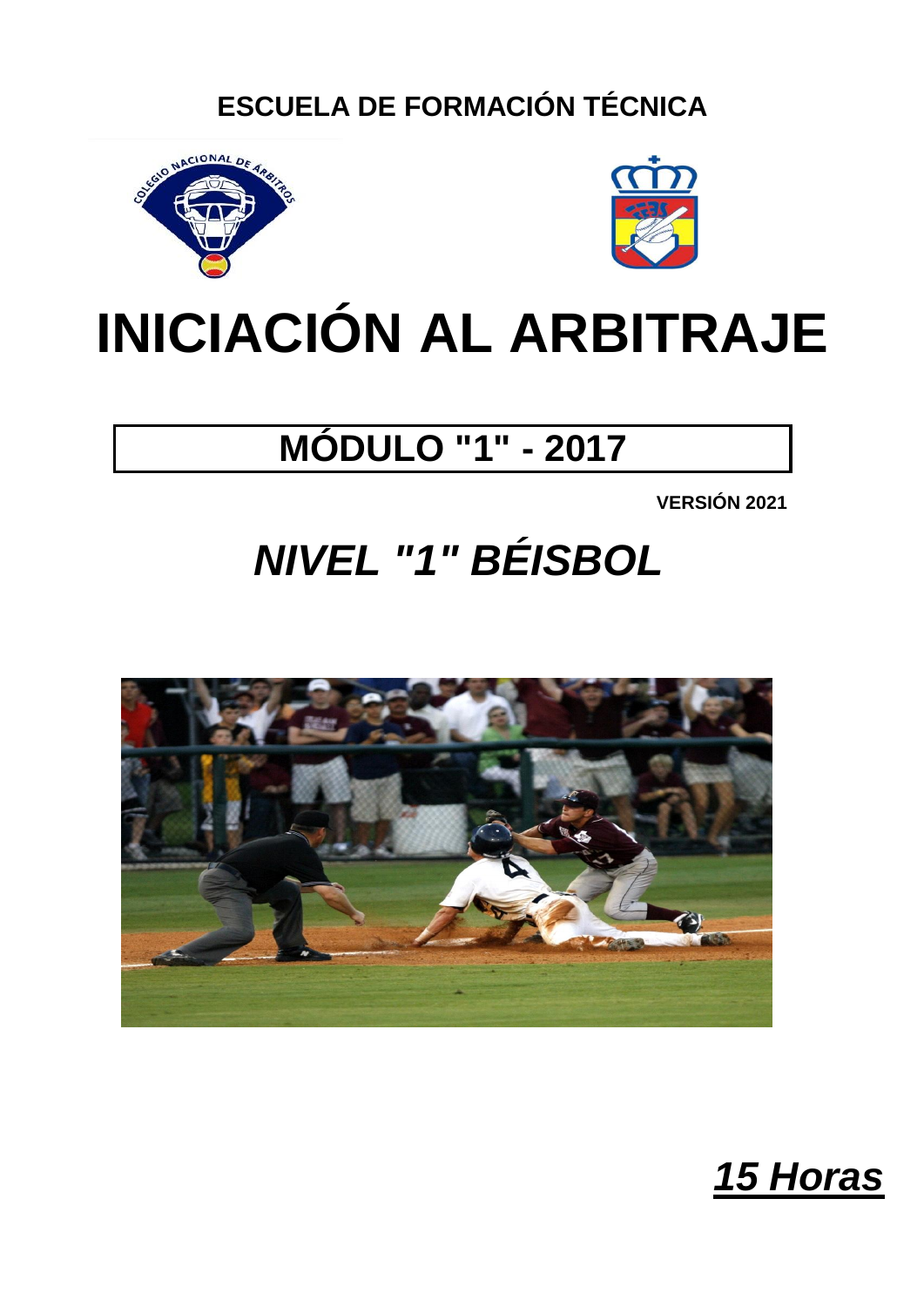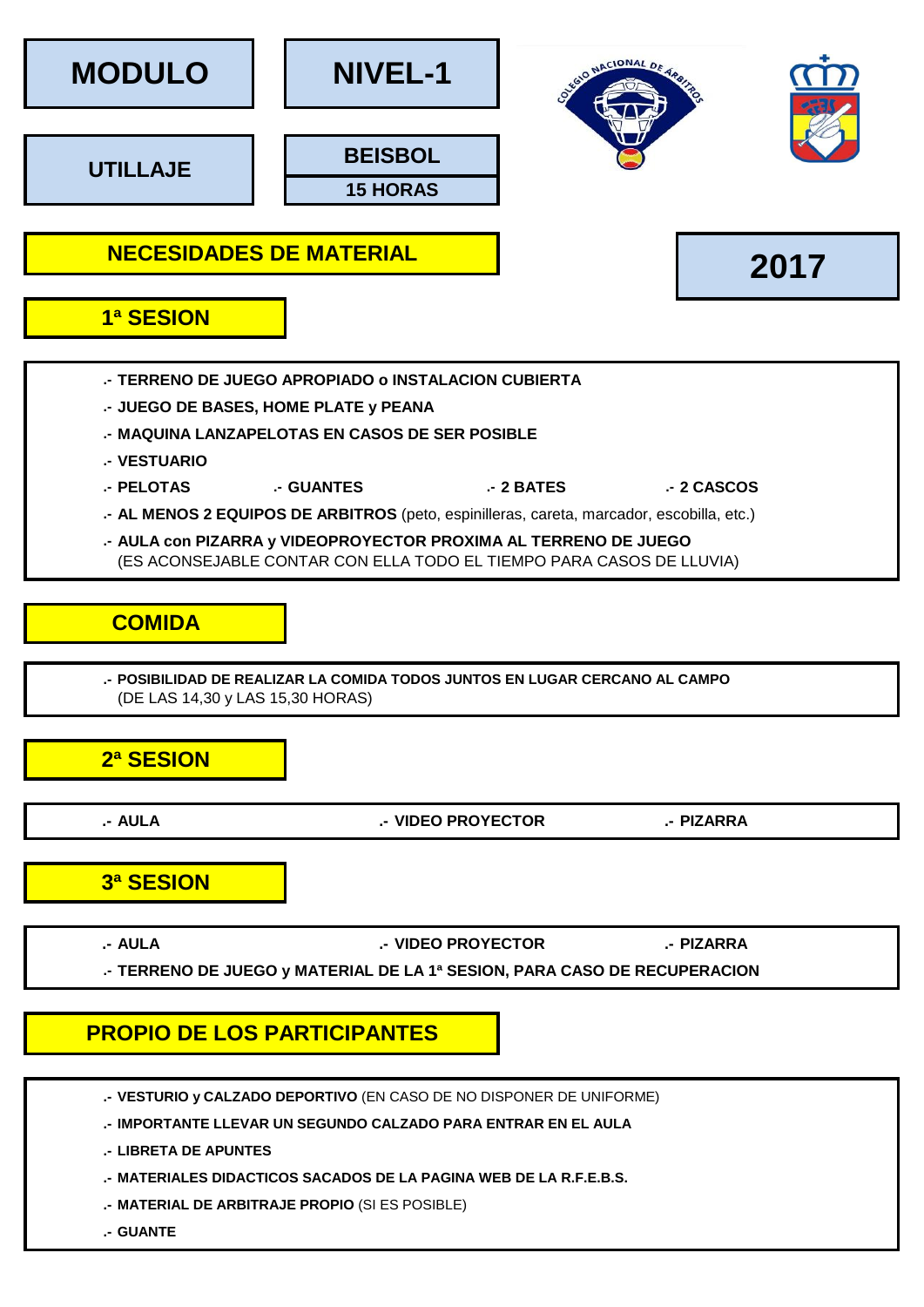**MODULO NIVEL-1**







**1ª SESION BEISBOL**

|                | SABADO a la MAÑANA (TERRENO de JUEGO)                                                                                                                                                                                                                                                                                                                                                                                                            | <b>5 HORAS</b>                                                 |  |  |  |  |  |  |  |
|----------------|--------------------------------------------------------------------------------------------------------------------------------------------------------------------------------------------------------------------------------------------------------------------------------------------------------------------------------------------------------------------------------------------------------------------------------------------------|----------------------------------------------------------------|--|--|--|--|--|--|--|
| 9,00           | <b>CALENTAMIENTO PREVIO</b>                                                                                                                                                                                                                                                                                                                                                                                                                      |                                                                |  |  |  |  |  |  |  |
| 9,15           | <b>EXPLICACION y PRACTICA DE LAS FORMAS DE CANTAR LAS JUGADAS (INCLUYE ESTILO)</b>                                                                                                                                                                                                                                                                                                                                                               |                                                                |  |  |  |  |  |  |  |
|                | A): JUGADAS CLARAS (con pausa y gesto simple)<br>B): JUGADAS JUSTAS (rapidamente y gesto autoritario)<br>C): JUGADAS MUY JUSTAS (rapidamente y doble gesto autoritario)<br>.- SE REALIZARAN PRACTICAS CONJUNTAS DE TODO EL GRUPO                                                                                                                                                                                                                 |                                                                |  |  |  |  |  |  |  |
| 9,30           | <b>EXPLICACION y PRACTICA DE LOS GESTOS USUALES (INCLUYE ESTILO)</b>                                                                                                                                                                                                                                                                                                                                                                             |                                                                |  |  |  |  |  |  |  |
|                | .- PLAY BALL<br>.- BOLA MUERTA<br>.- BOLA FOUL<br>.- BOLA MUERTA<br>.- INTERFERENCIA EN HOME<br>.- INTERFERENCIA<br>.- OBSTRUCCIÓN<br>.- CONTEO<br>.- INFIELD FLY<br>.- PERDIDA DE CONTEO<br>.- CONSULTA MEDIO SWING<br>.- EXPULSION<br>.- FOUL TIP<br>.- SE REALIZARAN PRACTICAS CONJUNTAS DE TODO EL GRUPO                                                                                                                                     | .- BOLA BUENA<br>.- BALK<br>.- SEÑA DE INFIELD FLY<br>.- OTROS |  |  |  |  |  |  |  |
|                | 10,00 MOVIMIENTOS PARA 3 TIEMPOS (INCLUYE ESTILO)                                                                                                                                                                                                                                                                                                                                                                                                |                                                                |  |  |  |  |  |  |  |
|                | 1º AGACHARSE Y TOMAR POSICION<br>2º GRITO GUTURAL AL FINALIZAR LA JUGADA<br>3º LEVANTARSE TOTALMENTE y VOLVER A LA POSICIÓN DE PARTIDA<br>.- SE REALIZARA DE FORMA PROGRESIVA SEGÚN MARQUE 1, 2 y 3 EL INSTRUCTOR                                                                                                                                                                                                                                |                                                                |  |  |  |  |  |  |  |
| 10,15          | <b>MOVIMIENTO PARA EL 4º TIEMPO (INCLUYE ESTILO)</b>                                                                                                                                                                                                                                                                                                                                                                                             |                                                                |  |  |  |  |  |  |  |
|                | CANTAR y GESTO EN HOME<br>4ºB<br>CANTAR y GESTO EN BASES<br>4ºА<br>$\mathbf{1}$<br>$\blacktriangleleft$<br><b>STRIKE</b><br><b>OUT</b><br>$\overline{2}$<br>$\overline{2}$<br><b>BOLA</b><br>.- SE REALIZARA SE REALIZARA DE FORMA PROGRESIVA SEGUN MARQUE 1, 2, 3 y (1 ó 2) EL INSTRUCTOR                                                                                                                                                       | <b>SAFE</b>                                                    |  |  |  |  |  |  |  |
|                | .- SE UTILIZARA EL MISMO GESTO PARA EL "STRIKE" o el "OUT"                                                                                                                                                                                                                                                                                                                                                                                       |                                                                |  |  |  |  |  |  |  |
| 10,30          | BREVE EXPLICACION DE LOS MOVIMIENTOS BASICOS EN HOME (INCLUYE ESTILO)<br><b>SOBRE EL LANZAMIENTO:</b>                                                                                                                                                                                                                                                                                                                                            |                                                                |  |  |  |  |  |  |  |
|                | 1): TOMA DE POSICION                                                                                                                                                                                                                                                                                                                                                                                                                             |                                                                |  |  |  |  |  |  |  |
|                | 1 ENTRAR SIEMPRE CON EL PIE DEL LADO DEL BATEADOR                                                                                                                                                                                                                                                                                                                                                                                                |                                                                |  |  |  |  |  |  |  |
|                | 2 AGACHARNOS EN EL MOMENTO PREVIO AL LANZAMIENTO<br>3 SIEMPRE DEBEMOS DE VER DE FORMA COMPLETA EL HOME<br>4 UTILIZAR EL OTRO PIE PARA TOMAR LA POSICION SEGÚN LA DEL RECEPTOR<br>5 NO MOVERNOS HASTA QUE LA PELOTA SEA COGIDA POR EL RECEPTOR<br>2): GRITO GUTURAL DESPUÉS QUE LA PELOTA SEA COGIDA POR EL RECEPTOR<br>3): LEVANTARSE SIN PERDER DE VISTA LA BOLA<br>4): CANTAR y MARCAR SEGÚN SEA "STRIKE" o "BOLA" SIN PERDER DE VISTA LA BOLA |                                                                |  |  |  |  |  |  |  |
|                | 5): CANTAR y MARCAR el "STRIKE-OUT"<br><b>MOVIMIENTOS EN HOME SOBRE BATAZOS y/o JUGADAS:</b>                                                                                                                                                                                                                                                                                                                                                     |                                                                |  |  |  |  |  |  |  |
|                | A): FOUL FLY AL BACK STOP<br><b>B): POSICION PARA DECIDIR JUGADAS DE "OUT" o "SAFE"</b><br>C): BATAZO DE ROLLING SOBRE LAS LINEAS (CON y SIN ARBITRO EN PRIMERA)<br>D): BATAZOS DE FLY<br>1 SOBRE LA LINEA DE 1ª SIN CORREDORES EN BASES                                                                                                                                                                                                         |                                                                |  |  |  |  |  |  |  |
|                | 2 CON CORREDORES EN BASES (POSIBLE PISA y CORRE)<br>3 RESTO DE BATAZOS<br>E): BATAZO AL CUADRO (CON y SIN HOMBRES EN BASE)                                                                                                                                                                                                                                                                                                                       |                                                                |  |  |  |  |  |  |  |
|                | 10,45 PRACTICAS EN HOME (DE FORMA ROTATORIA POR LOS ASISTENTES)                                                                                                                                                                                                                                                                                                                                                                                  |                                                                |  |  |  |  |  |  |  |
|                | 1 SOBRE LANZAMIENTOS<br>2 SOBRE BATAZOS                                                                                                                                                                                                                                                                                                                                                                                                          |                                                                |  |  |  |  |  |  |  |
|                | <b>11,30 RECESO</b>                                                                                                                                                                                                                                                                                                                                                                                                                              |                                                                |  |  |  |  |  |  |  |
|                | 11,45 BREVE EXPLICACION y PRACTICAS CON ARBITRO EN 1ª BASE (ANGULO DE 90°)                                                                                                                                                                                                                                                                                                                                                                       |                                                                |  |  |  |  |  |  |  |
|                | 1 BATAZO DE ROLLING ENTRE 1ª y 2ª BASE<br>2 BATAZO DE ROLLING ENTRE 2ª y 3ª BASE<br>4 BATAZO DE HIT                                                                                                                                                                                                                                                                                                                                              | 3 ROLLING y/o de FLY EN LA LINEA DE 1ª BASE                    |  |  |  |  |  |  |  |
|                | 12,30 BREVE EXPLICACION y PRACTICAS CON ARBITRO ENTRE (1ª y 2ª) y (2ª y 3ª)                                                                                                                                                                                                                                                                                                                                                                      |                                                                |  |  |  |  |  |  |  |
|                | 1 PICK OFF DEL LANZADOR A BASES<br>2 ROBO DE BASES<br>4 OTROS BATAZOS<br>3 DOBLE PLAY<br>5 CUADRO CERRADO                                                                                                                                                                                                                                                                                                                                        |                                                                |  |  |  |  |  |  |  |
| 13,30          | <b>LANZAMIENTOS y MOVIMIENTOS USUALES DEL LANZADOR</b>                                                                                                                                                                                                                                                                                                                                                                                           |                                                                |  |  |  |  |  |  |  |
|                | A): POSICION ASENTADA<br>1 QUE PUEDE HACER DESDE CADA UNA<br><b>B): POSICION EN MOVIMIENTO</b><br>2 QUE NO PUEDE HACER DESDE CADA UNA                                                                                                                                                                                                                                                                                                            |                                                                |  |  |  |  |  |  |  |
| 14,00<br>16,00 | <b>COMIDA</b> (en lugar próximo y todos juntos)                                                                                                                                                                                                                                                                                                                                                                                                  |                                                                |  |  |  |  |  |  |  |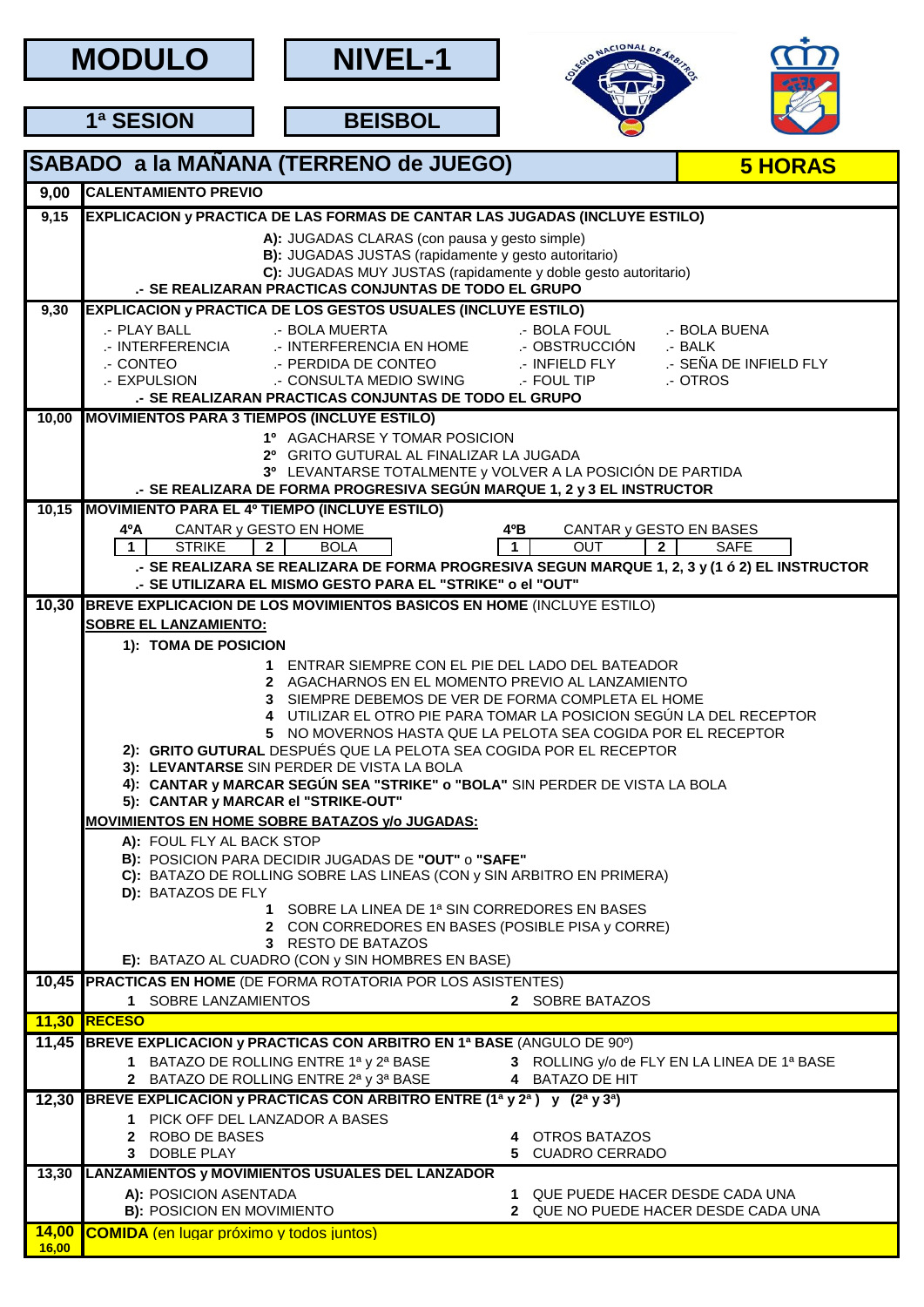



**BEISBOL**





**2ª SESION**

**.- FIN DE SESION**

|       | <b>SABADO a la TARDE (AULA)</b><br><b>5 HORAS</b>                                      |  |  |  |  |
|-------|----------------------------------------------------------------------------------------|--|--|--|--|
|       | 16,00 FOUL y FAIR                                                                      |  |  |  |  |
|       | 16,15 MANUAL DE MECANICA A 2 ARBITROS (POSICIONES y COMPETENCIAS)                      |  |  |  |  |
|       | 1 INICIO y FINAL DEL JUEGO                                                             |  |  |  |  |
|       | 2 POSICION DEL ARBITRO DE HOME<br>3 POSICIONES DEL ARBITRO DE BASES SEGUN CORREDORES   |  |  |  |  |
|       | 4 COMPETENCIAS SOBRE EL BATAZO                                                         |  |  |  |  |
| 16,45 | MANUAL DE MECANICA A 2 ARBITROS (MOVIMIENTOS INDIVIDUALES y COMBINADOS)                |  |  |  |  |
|       | 1 SEGÚN BATAZO                                                                         |  |  |  |  |
|       | 2 SEGÚN JUGADA<br>3 SEGÚN CORREDORES EN BASES                                          |  |  |  |  |
|       | <b>18,00 RECESO</b>                                                                    |  |  |  |  |
|       | 18,15 REGLAS DE JUEGO                                                                  |  |  |  |  |
|       | <b>COGIDA / ATRAPADA</b>                                                               |  |  |  |  |
|       | <b>TOCADO</b>                                                                          |  |  |  |  |
|       | <b>EN VUELO</b>                                                                        |  |  |  |  |
|       | <b>FOUL TIP</b><br><b>INFIEL FLY</b>                                                   |  |  |  |  |
|       | <b>SUSTITUCIONES:</b>                                                                  |  |  |  |  |
|       | 1 LANZADOR                                                                             |  |  |  |  |
|       | 2 BATEADOR DESIGNADO<br>3 A LA OFENSIVA                                                |  |  |  |  |
|       | 4 A LA DEFENSIVA                                                                       |  |  |  |  |
| 19,00 | <b>REGLAS DE JUEGO</b>                                                                 |  |  |  |  |
|       | (ORDEN AL BATE)<br>ALTERACION DEL ORDEN AL BATE                                        |  |  |  |  |
|       | <b>BATEADOR SE CONVIERTE EN CORREDOR (BATEADOR CORREDOR)</b>                           |  |  |  |  |
|       | A): SIN RIESGO DE SER ELIMINADO                                                        |  |  |  |  |
|       | B): A RIESGO                                                                           |  |  |  |  |
|       | <b>OUTS DEL BATEADOR o BATEADOR CORREDOR</b><br><b>CUALQUIER CORREDOR ES OUT</b>       |  |  |  |  |
|       | <b>CORREDOR PUEDE AVANZAR SIN RIESGO</b>                                               |  |  |  |  |
| 19,45 | <b>REGLAS DE JUEGO</b>                                                                 |  |  |  |  |
|       | .- APELACION                                                                           |  |  |  |  |
|       | A): CASOS DE APELACION                                                                 |  |  |  |  |
|       | B): REQUISITOS PARA EFECTUAR UNA APELACION<br>C): COMO SE APELA                        |  |  |  |  |
|       | - MEDIO SWING                                                                          |  |  |  |  |
| 18,30 | <b>METODOLOGIA Y ORGANIZACION</b>                                                      |  |  |  |  |
|       | .- REDACCION DEL ACTA                                                                  |  |  |  |  |
|       | .- INFORMES POSTERIORES AL JUEGO                                                       |  |  |  |  |
|       | A): POR AMPLIACION DEL ACTA<br><b>B): A SOLICITUD DEL JUEZ UNICO</b>                   |  |  |  |  |
|       | .- JUEGO PROTESTADO                                                                    |  |  |  |  |
|       | .- UNIFORMIDAD y PRESENCIA DE LOS ARBITROS                                             |  |  |  |  |
|       | .- UNIFORMIDAD DE LOS EQUIPOS                                                          |  |  |  |  |
|       | .- COMPORTAMIENTO DENTRO Y FUERA DEL TERRENO DE JUEGO<br>.- FUNCIONAMIENTO DEL C.N.Ar. |  |  |  |  |
|       | .- PROCEDIMIENTO DISCIPLINARIO                                                         |  |  |  |  |
|       | .- REGLAMENTO DE REGIMEN DISCIPLINARIO                                                 |  |  |  |  |
|       | .- REGLAMENTOS DE LA LIGA<br>.- COMISARIOS TECNICOS                                    |  |  |  |  |
|       | .- DUDAS y OPINIONES                                                                   |  |  |  |  |
| 21,00 | <b>EIN DE CECION</b>                                                                   |  |  |  |  |